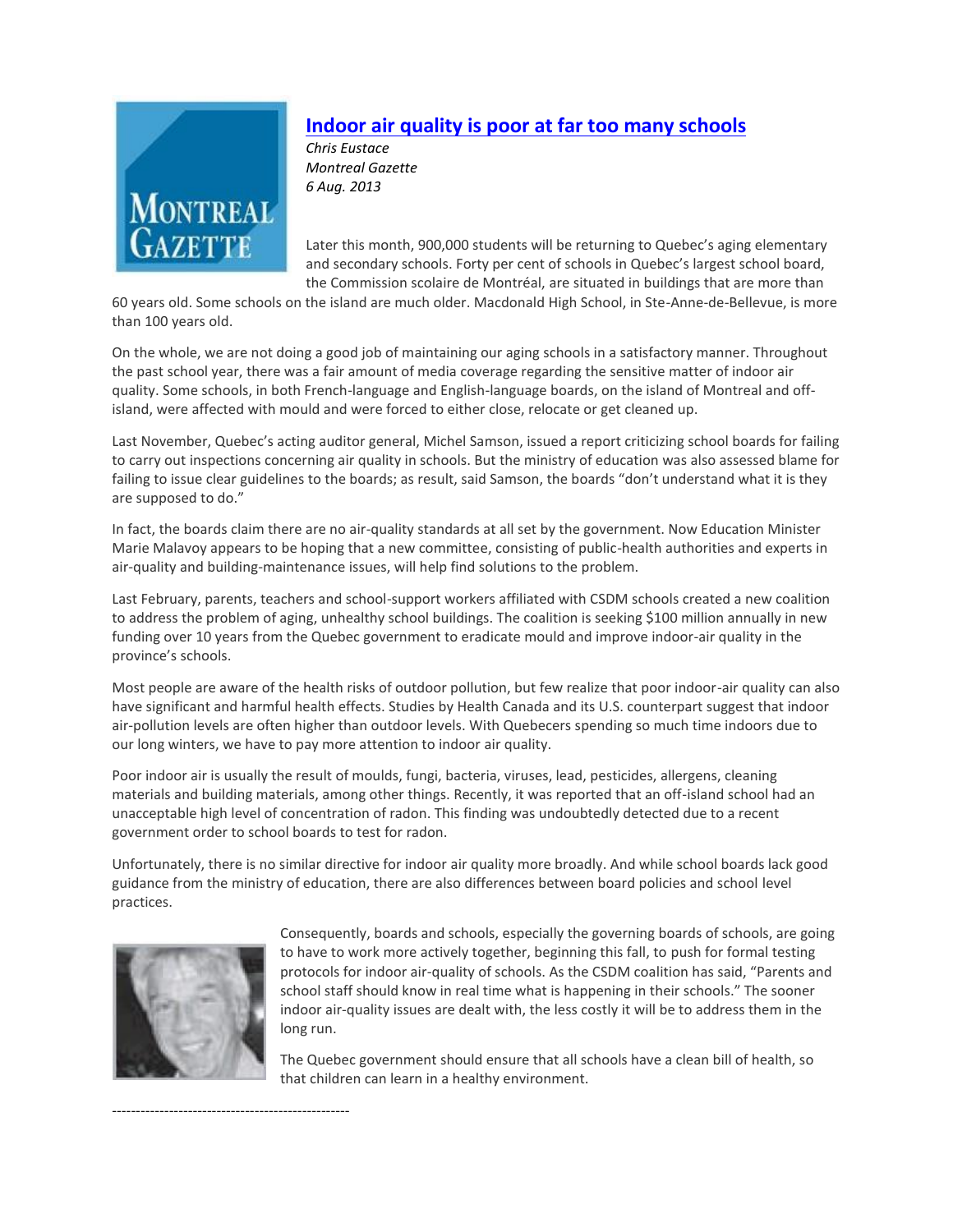# **The Suburban**

#### **LETTER - AUGUST 7, 2013**

### **[Quebec must ensure standards for air quality in schools](https://www.thesuburban.com/eedition/page-subw17/page_7441f705-a0dd-546c-8d61-9940a68ea479.html)**

Later this month about 900,000 students will be returning to Quebec's ageing elementary and secondary schools, whose average age is 50 years old. Consider that forty percent of the *Commission scolaire de Montréal* buildings were built more than 60 years ago, and Macdonald High, in the West Island, is over 100 years old.

That said, the last school year saw a fair amount of media coverage regarding the sensitive matter of indoor air quality (IAQ) in schools. Some schools, English and French, on and off-island, were affected with mould and were forced to either close, relocate or get cleaned up.

Let's look at two major reports which deal with this health related matter that affects both learning and teaching.

Last November, Quebec's acting Auditor-General, Michel Samson, put out a report criticizing school boards for failing to carry out inspections concerning air quality in schools. Part of the criticism was levelled at the Education Department for its negligence to issue guidelines to the boards because they "don't understand what it is they are supposed to do." The boards claim there are no air quality standards set by the government, and Education Minister Marie Malavoy, appears to be hoping that a new committee consisting of experts and public health specialists, in air quality and maintenance of buildings, would find solutions to the problem, via another unnecessary report.

Meanwhile, in February 2013, a Coalition for Healthy Schools was formed consisting of fed-up parents, teachers and support workers from the CSDM, who claimed they represent 120,00 people. They were seeking \$100 million annually over ten years from the Quebec government to renovate and eradicate mould from the province's schools. Why is this issue so important?

Most people are aware of the health risks of outdoor pollution but few realize that IAQ can also seriously affect health. Studies by Health Canada and its U.S. counterpart, suggest that, generally, indoor pollutants are higher than outdoor levels. Furthermore, most Quebecers spend 90 percent of their time indoors.

IAQ problems are usually the result of contaminants such as certain building materials, cleaning agents, pesticides, allergens, fungi, moulds, bacteria, viruses, radon, and lead. Well insulated buildings combined with poor ventilation systems also help reduce unacceptable IAQ, which affects the health and well-being of school occupants. Unfortunately, there are no directives concerning IAQ. School boards lack key IAQ management strategies, and, worse, there are pronounced differences between board policy and school-level practice.

Boards and schools, via governing boards, must work together to formalize testing for IAQ to make schools safer. In addition, as the aforementioned Coalition stated: "Parents and school staff should know in real time what is happening in their school." Poor IAQ contributes to absences and poor concentration. Good IAQ is a key factor to the well-being of all, and certainly helps a school in its 'core mission': educating children.

The Quebec government should ensure all schools are given a clean Bill of Health to optimize conditions for teaching and learning.

Chris Eustace, Pierrefonds

--------------------------------------------------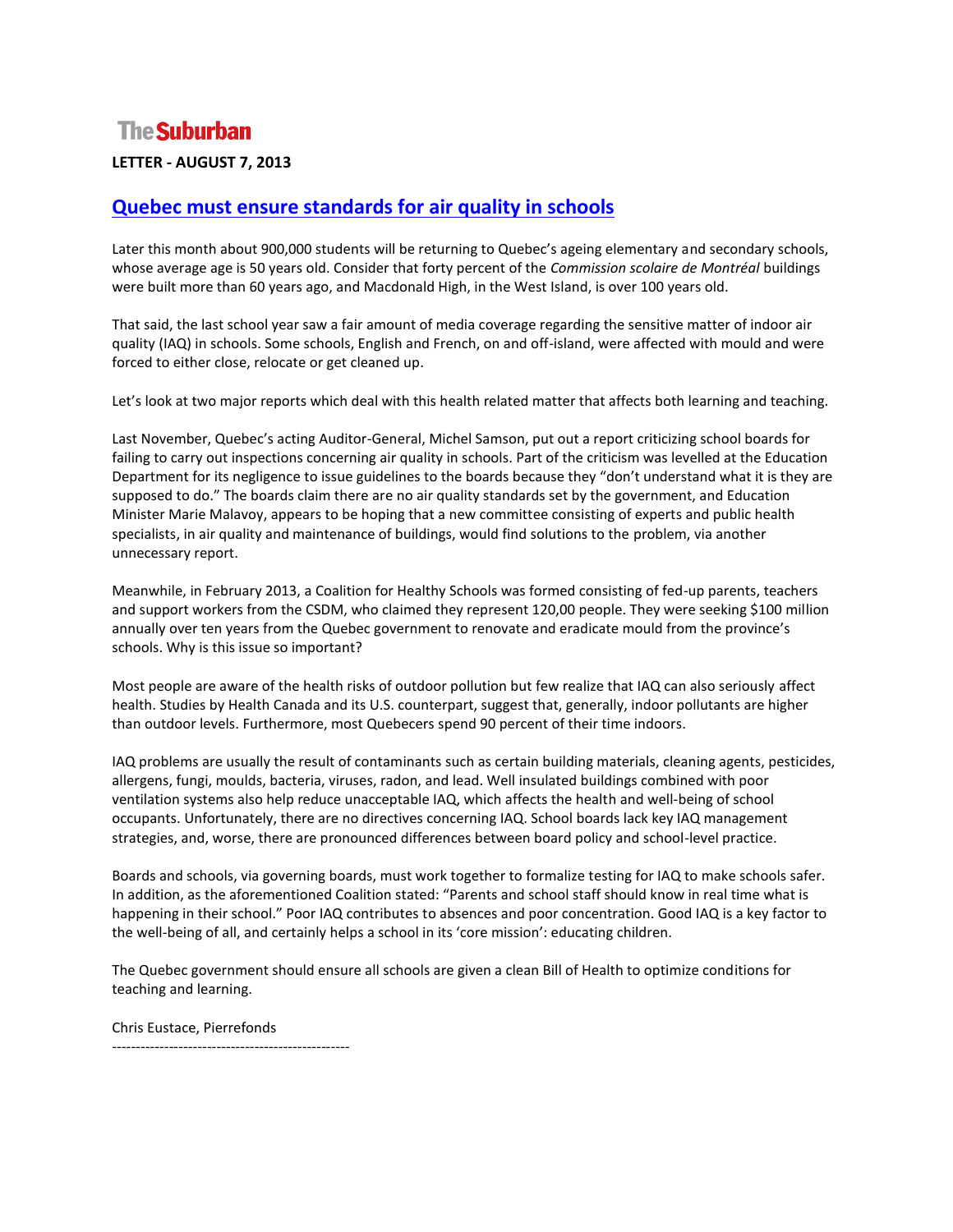# **LEDEVOIR**

#### **LIBRE OPINION - 20 AOÛT 2013**

### **[Une mauvaise qualité de l'air dans nos écoles nuit à l'apprentissage](https://www.ledevoir.com/opinion/libre-opinion/385484/une-mauvaise-qualite-de-l-air-dans-nos-ecoles-nuit-a-l-apprentissage)**

À la fin du mois, au Québec, près de 900 000 élèves retourneront sur les bancs de leur école primaire ou secondaire. Quarante pour cent des écoles de la plus grande commission scolaire du Québec, la Commission scolaire de Montréal (CSDM), sont situées dans des édifices qui ont été construits il y a plus de 60 ans. Certaines écoles situées sur l'île de Montréal sont plus vieilles encore… Par exemple, Macdonald High School, à Sainte-Annede-Bellevue, a plus de 100 ans.

Dans l'ensemble, nous n'arrivons manifestement pas à assurer l'entretien de nos écoles vieillissantes de manière satisfaisante. Tout au long de la dernière année scolaire, la question sensible de la qualité de l'air dans nos écoles a largement été traitée dans les médias. Certaines écoles, que ce soit dans les commissions scolaires francophones ou anglophones, sur l'île de Montréal ou à l'extérieur de l'île, ont été confrontées à des problèmes de moisissures, ce qui les a contraintes à fermer leurs portes, à déménager ou à être nettoyées.

En novembre dernier, le vérificateur général du Québec par intérim, Michel Samson, a publié un rapport dans lequel il critique les commissions scolaires pour ne pas avoir procédé aux inspections nécessaires quant à la qualité de l'air dans les écoles. Il a également souligné l'incapacité du ministère de l'Éducation à transmettre des directives claires aux commissions scolaires. À cause de cela, les commissions scolaires « ne savent pas ce qu'elles sont censées faire », a expliqué M. Samson.

En fait, les commissions scolaires soutiennent que le gouvernement n'a pas établi de normes sur la qualité de l'air. La ministre de l'Éducation actuelle, Marie Malavoy, semble espérer que le nouveau comité, constitué des autorités de santé publique et d'experts en qualité de l'air et en entretien d'immeubles, permettra de trouver des solutions au problème.

#### Pas de consignes claires

En février dernier, des parents, des professeurs et des membres du personnel de soutien affiliés aux écoles de la CSDM se sont réunis au sein d'une nouvelle coalition, la Coalition pour des écoles saines, pour s'attaquer aux problèmes liés aux infrastructures vieillissantes de nos écoles. La coalition souhaite la création d'un budget de 100 millions de dollars par année pendant dix ans par le gouvernement du Québec afin d'éliminer la moisissure et améliorer la qualité de l'air dans les écoles de la province.

La majorité de la population connaît les risques liés à la pollution atmosphérique, mais peu de citoyens se rendent compte des conséquences sur la santé qu'entraîne une exposition à un air ambiant de mauvaise qualité. Des études menées par Santé Canada et par son équivalent américain indiquent que les niveaux de pollution de l'air sont souvent plus élevés à l'intérieur qu'à l'extérieur. Au Québec, nous passons beaucoup de temps à l'intérieur en raison de la longueur de nos hivers, et il est donc important que nous fassions attention à la qualité de l'air ambiante. Une mauvaise qualité de l'air provoque de nombreuses maladies, contribue à l'augmentation du taux d'absentéisme et limite la concentration des élèves.

La mauvaise qualité de l'air ambiant est souvent due, entre autres choses, à la présence de moisissures, de champignons, de bactéries, de virus, de plomb, de pesticides, d'allergènes et de matériaux de nettoyage ou de construction. Nous avons appris récemment qu'une école située à l'extérieure de l'île de Montréal présentait des